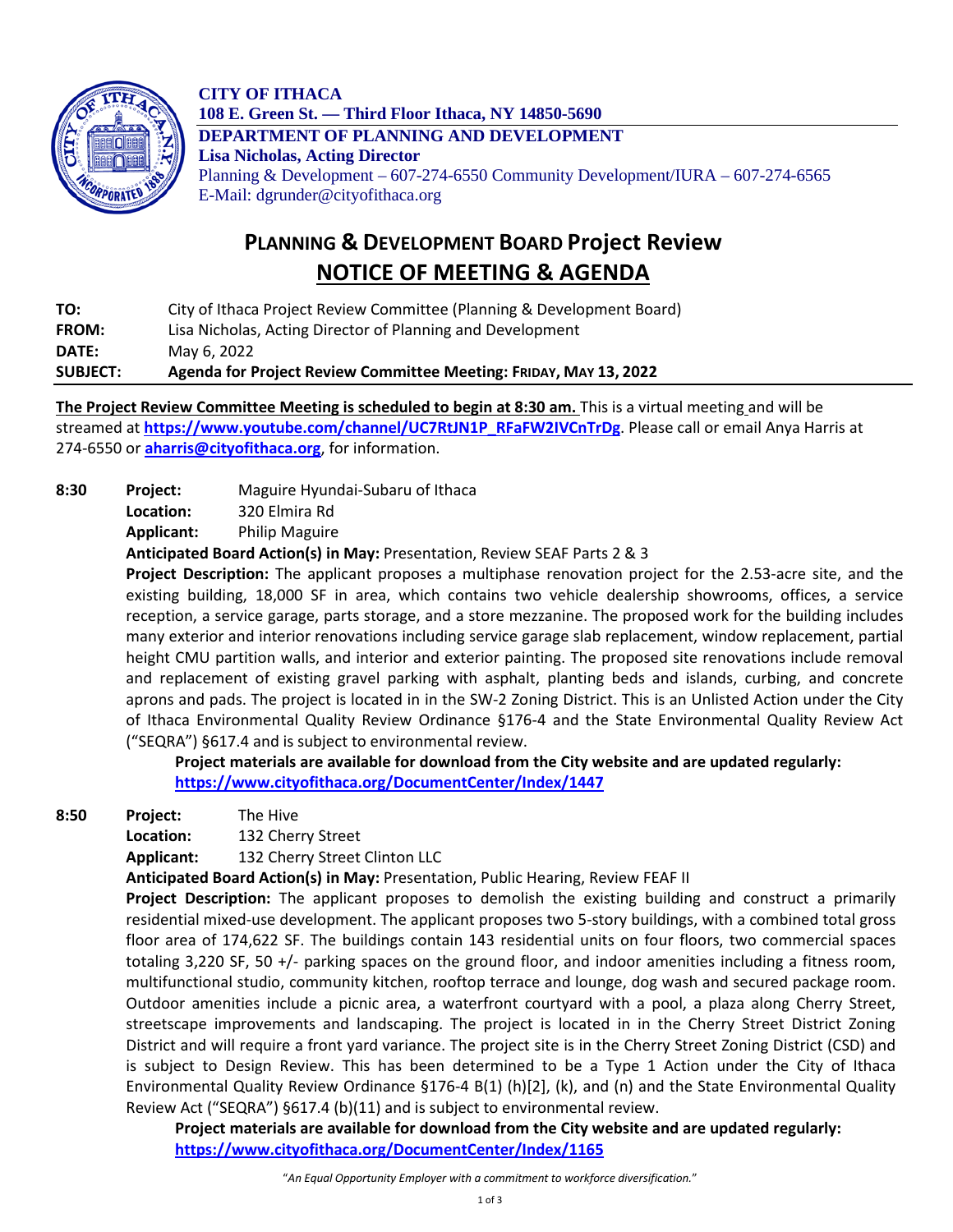**9:10 Project:** Thurston Hall Addition **Location:** 130 Hollister Drive **Applicant:** David Vanderpoorten, Cornell University Project Manager **Anticipated Board Action(s) in May:** Presentation, Review FEAF II, Review FEAF III

**Project Description:** The applicant proposes constructing a 4-story addition with a basement, approximately 50,550 GSF, to the existing Thurston Hall on the Cornell University Ithaca campus Engineering Quad. The addition will house instructional and research labs as well as instructional, research and collaborative spaces for the College of Engineering. The project includes new landscaping, lighting, outdoor seating, and areas for impromptu outdoor classrooms. The project site is located in the U-1 Zoning District where the primary use is Post-Secondary Education. The project will require no variances. This has been determined to be a Type 1 Action under the City of Ithaca Environmental Quality Review Ordinance §176-4 B(1)(b), (n) and the State Environmental Quality Review Act ("SEQRA") §617.4 (b)(11) and is subject to environmental review.

**Project materials are available for download from the City website and are updated regularly: <https://www.cityofithaca.org/DocumentCenter/Index/1448>**

**9:30 Project:** Breeze Apartments

**Location:** 121-125 Lake Street

**Applicant:** Todd Fox, 121-125 Lake Street LLC

**Anticipated Board Action(s) in May:** Design Update, Public Hearing, Review FEAF II, FEAF III/Human Health **Project Description:** The applicant proposes to build an 83,160 GSF, four story apartment building and associated site improvements on the former Gun Hill Factory site. The 77-unit with approximately 109 beds, market-rate apartment building will be a mix of studios, one- and two-bedroom units and includes 77 parking spaces (47 surface spaces and +/- 30 covered spaces under the building). Site improvements include stone dust walkways, bike racks, benches, a bioretention filter to treat the parking areas and rooftop stormwater, native and adaptive plant species, and meadow areas to restore edges of the site. The building will be constructed on the east parcel of the Former Ithaca Gun Factory Site which is currently in the New York State Brownfield Cleanup Program (BCP). Before site development can occur, the applicant is required to remediate the site based on a soil cleanup objective for restricted residential use. A remedial investigation (RI) was recently completed at the site and was submitted to NYSDEC in April 2021. The project is in the R-3a Zoning District and requires multiple variances. This is determined to be a Type I Action under the City of Ithaca Environmental Quality Review Ordinance ("CEQRO") §176-4 B(1) (h)[2], (k) and (n) and the State Environmental Quality Review Act ("SEQRA") §617-4 (b) (11).

**Project materials are available for download from the City website and are updated regularly: <https://www.cityofithaca.org/DocumentCenter/Index/852>**

**9:50 Project:** Apartments (39 Units)

**Location:** 228 Dryden Road

**Applicant:** 228 Dryden Rd LLC

**Anticipated Board Action(s) in May:** Review Site Conditions, Potential Preliminary Approval

**Project Description:** The applicant proposes to demolish the existing two-story structure and to construct an apartment building with 39 units on the .185-acre project site. The building will be four stories above average grade and one basement story below average grade for a total of five stories. The project includes other site amenities such as landscaping, walkways, and outdoor patios. The project site is in the CR-4 zoning district and requires several area variances. It is also subject to Collegetown Design Guidelines. This was determined to be a Type 1 Action under the City of Ithaca Environmental Quality Review Ordinance §176-4 B.(1)(k) and the State Environmental Quality Review Act ("SEQRA") §617.4 b. (9) for which the Planning Board, acting as Lead Agency, issued a Negative Declaration of Environmental Significance on October 26, 2021.

**Project materials are available for download from the City website and are updated regularly: <https://www.cityofithaca.org/DocumentCenter/Index/1354>**